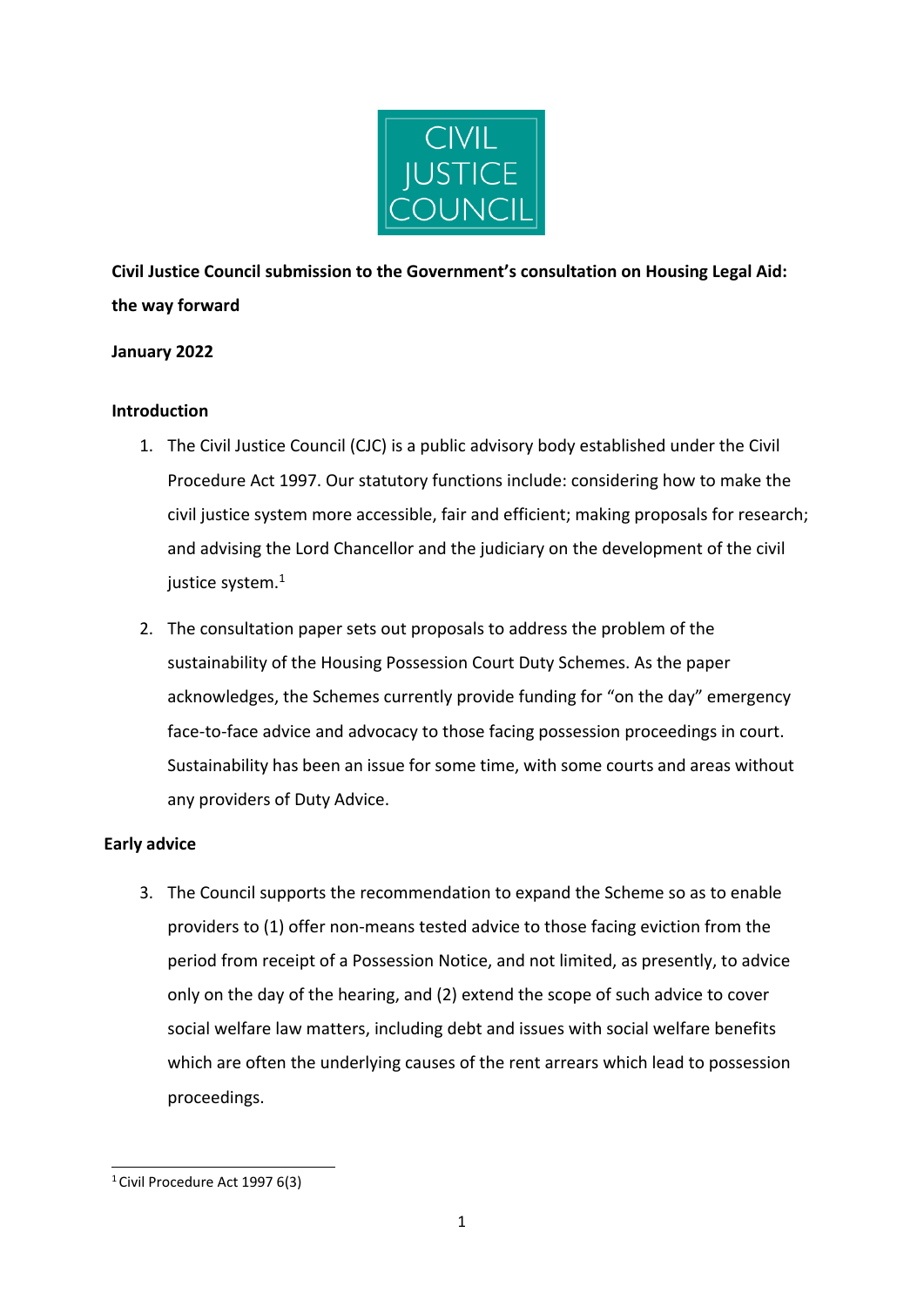4. The value of specialist advice at an early stage is well established. The paper refers to this advice as being "a limited session". It is understood that the provision must be proportionate, but care must be taken to ensure that the pre-court provision is not so restrictive as to limit its effectiveness.

### **Payments for attendance at court**

5. The proposal to increase the minimum attendance fee for providers is also welcome. This measure should help to make the contracts more financially viable so as to attract more tenders.

### **Follow on fee for work after the hearing**

- 6. Currently, the only substantial follow-up work that can be done for an occupier following the initial hearing is under the Legal Help scheme. This can only be provided to occupiers who are eligible, on financial grounds. Such advice and assistance is also limited by the current rules on the scope of Legal Aid which preclude providing help in relation to welfare benefit issues and debt. Currently, a provider who has advised an occupier at court under the Duty Advice Scheme can claim *either* the fixed fee for the court-based advice *or* the fee under the Legal Help Scheme. The proposal is that providers will be able to claim both the fixed fee for court-based advice (non-means tested) and also a fee under the Legal Help scheme for further work for the same client (means-tested and not extending to out of scope matters, including debt and welfare benefits).
- 7. This proposal is welcome, but the fact that the Legal Help work following the initial hearing will not extend to assisting with debt and welfare benefits will limit its effectiveness in preventing evictions.
- 8. The government's recent call for evidence on dispute resolution is said to reflect "the overarching aim of increasing uptake of less adversarial routes to justice and resolution outside court where appropriate". The Council supports this aim and believes that to succeed, such an approach must focus on the underlying issues which lead to court proceedings and that any new processes or rules should protect vulnerable parties. In the case of possession proceedings, the majority of claims are

2